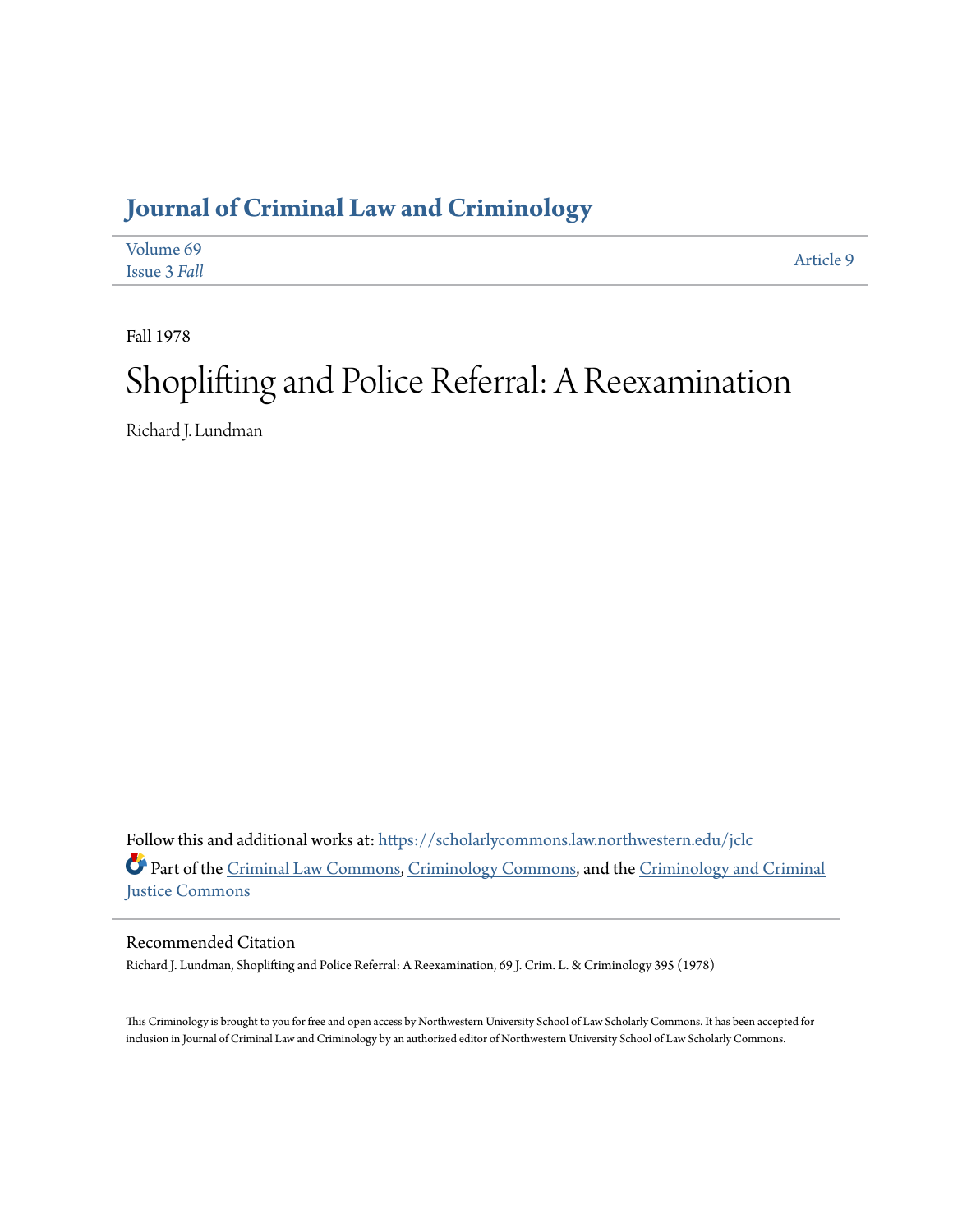# **SHOPLIFTING AND POLICE** REFERRAL: **A REEXAMINATION**

### RICHARD **J.** LUNDMAN\*

Criminologists have long been concerned about whether certain groups are treated differently than others in the criminal justice system. Studies of the decisions of police, prosecutors, and judges, for example, have suggested that extra-legal characteristics play an important role.' Although some of the evidence is mixed, it has been relatively well established that characteristics such as demeanor, age, race, social class, and gender routinely influence the discretionary decisions of members of the criminal justice system.<sup>2</sup>

Lay people are also in a position to make discretionary decisions. Police, for instance, are **highly** dependent upon citizens for knowledge of criminal incidents. Upwards of three quarters of all policecitizen encounters are initiated **by** citizens who telephone the police.<sup>3</sup> The fact that citizens make discretionary decisions prior to calling police is evidenced **by** the results of victimization surveys. These surveys indicate that about half the time, lay persons elect *not* to alert police to crimes to which they have fallen victim.<sup>4</sup> An important question, therefore, is whether lay persons base their decisions on factors similar to or different from those utilized **by** members of the criminal justice system.

Curiously, and with one exception, the factors influencing the discretionary decisions of lay per-

\* Assistant Professor of Sociology, Ohio State University. Partial Research support was provided **by** a grant from the Department of Sociology, Ohio State University. The author wishes to thank the security personnel of a large midwestern department store (which wishes to remain anonymous) for making their records available and Steven Peak for his assistance in collecting the data. In addition, the author is grateful to Kenneth W. Eckhardt and an anonymous reviewer for comments on an earlier version of this paper.

*1 See generally* **A.** PLxrrI', **THE CHILD** SAVERS **(1969);** Black & Reiss, *Police Control of Juveniles,* **35 AMERICAN SOCIOLOGICAL** REVIEW **63 (1970).**

<sup>2</sup> Not all of these variables are reported in the present study; however, the literature indicates that offender characteristics are important determinants of professional labeling.

*3 See, e.g.,* Lundman, *Police Patrol Work: A Comparative Perspective,* **POLICE BEHAVIOR:** A **SOCIOLOGICAL PER-SPECrVE** (R. Lundman ed.) (publication forthcoming).

*" See, e.g.,* Ennis, *Crimes, Victims, and the Police,* 4 **TRANS-ACTION 36** (June, **1967).**

sons have not been closely examined. The exception is lay referral to police for shoplifting, and, even here, the available evidence is mixed. Cameron,<sup>5</sup> and Steffensmeier and Terry,<sup>6</sup> for instance, reported that extra-legal characteristics (race and gender by Cameron; "hippie" appearance, but not gender by Steffensmeier and Terry) played an important role in lay decisions to refer apprehended shoplifters to police. Hindelang, however, found that when "retail value of the items stolen is controlled-the age, sex, and race of the shoplifter are not related, or are only slightly related, to the probability of being referred to the police."<sup>7</sup>

However, lay referrals to police for shoplifting represent a special case of lay decision-making. For example, shoplifting is a crime committed against a corporation or a store, rather than an individual. Consequently, the offense carries a lesser moral stigma than similar offenses committed against individual citizens.

However, despite the unique characteristics of shoplifting and the mixed nature of the available evidence, it is reasonable to suggest that study of the factors influencing lay referrals to police for shoplifting can aid in identifying the types of factors which may be operative in other, and presumably more general, situations. This conclusion is supported by the following four reasons. First, lay persons aware of shoplifting offenses possess information not known to police. Second, they determine whether police and other segments of the criminal justice system will *ever* possess that information. Third, lay persons are in a position to base their decisions on extra-legal characteristics. And finally, lay persons have the power to make the crucial decision of whether or not to expose an alleged offender to the stigmatization of formal

*<sup>5</sup>See generally* M. **CAMERON,** THE BOosTER **AND THE SNITCH** (1964). **<sup>6</sup>**Steffensmeier & Terry, *Deviance and Respectabili(y: An*

*Observational Study of Reaction to Shoplifting,* **51 SOCIAL FORCES** 417 **(1973).** In that study, referral was **by** shoppers to store personnel. For comparative purposes, this study treats the Steffensmeier and Terry referrals as

though they were made **to** the police. 7Hindelang, *Decisions of Shoplifling Victims to Invoke the Criminal Justice Process,* 21 SOCIAL **PROBLEMS 580, 591 (1974).**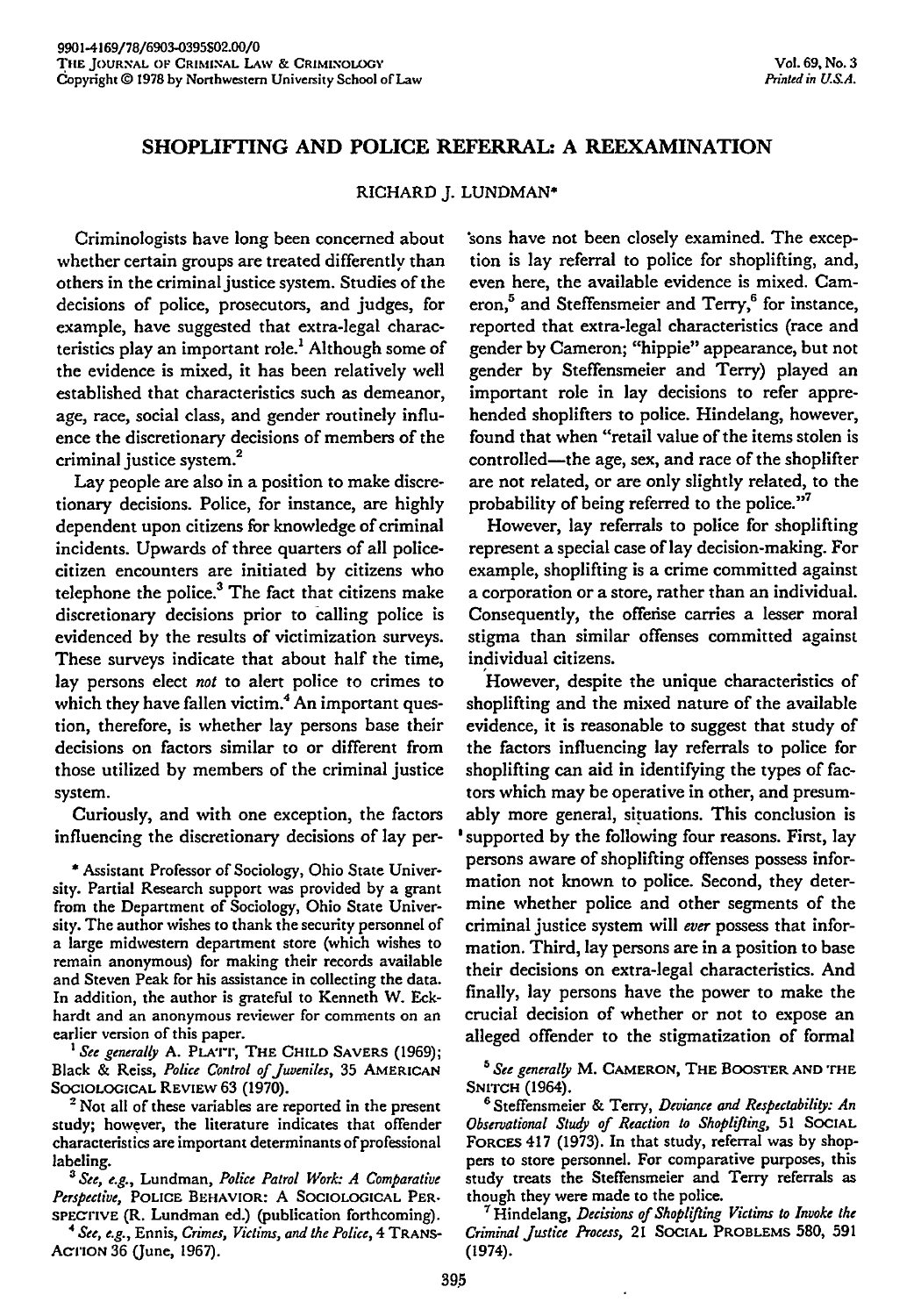

FIGURE **1.** Retail Value of Item(s) Stolen and Percent Referred to the Police for Prosecution.

#### TABLE **I**

**THE MEAN** RETAIL **VALUE OF** THE **ITEMS(S)** STOLEN **AND** THE **PERCENTAGE** OF APPREHENDED SHOPLIFTERS REFERRED **TO THE POLICE** FOR **PROSECUTION** BY THE RACE, SEX, **AND AGE** OF **THE** APPREHENDED

**SHOPLIFTER** 

|           | Mean Retail Value of<br>Item(s) Stolen | %     |    |
|-----------|----------------------------------------|-------|----|
|           | N                                      | Ÿ.    |    |
| Race      |                                        |       |    |
| White     | 439                                    | 24.46 | 29 |
| Non-white | 224                                    | 56.29 | 54 |
| Sex       |                                        |       |    |
| Female    | 328                                    | 27.13 | 35 |
| Male      | 334                                    | 43.41 | 40 |
| Age       |                                        |       |    |
| $\leq 17$ | 285                                    | 16.21 | 14 |
| $18 - 29$ | 257                                    | 48.92 | 56 |
| $30 - 39$ | 75                                     | 47.88 | 54 |
| >40       | 47                                     | 53.25 | 45 |
| Totals    | 664                                    | 35.24 | 36 |

criminal processing. For these reasons, then, study of lay decisions in the context of shoplifting helps to shed light on decision-making in other areas.

The aim of the present study, therefore, is to reexamine the relationship of extra-legal criteria to lay referrals to police for shoplifting offenses.

#### METHOD

The security records of the midwestern branch of a nationwide department store chain were utilized. Store security personnel kept records of each shoplifting apprehension. Data were collected for each offense describing the offence, the offender and the disposition (referral or non-referral to the police). The records for all offenses that occurred during **1973-1975** were examined. **A** total of 664 cases were available for analysis.

#### ANALYSIS AND RESULTS

Given the hypothesized importance of the retail value of the items stolen in the decision to refer an apprehended shoplifter to the police, the present analysis begins with an examination of that relationship. As shown in Figure **1,** retail value of the items stolen is strongly related to the decision to refer an apprehended shoplifter to the police. When each of the twenty-one retail value groups in Figure **1** are examined in terms of their respective referral rates, the Spearman rank order correlation between retail value and referral rate is .84. This suggests that a substantial proportion of the variation in referral rates is attributable to the retail value of the item stolen.

Table **1** shows the relationships between race, gender and age to the decision to refer an apprehended shoplifter to the police. On the basis of zero order analysis, it can be seen that the decision to refer an apprehended shoplifter to the police is also influenced by these three variables. Thus, nonwhite, older and, to a lesser extent, male apprehended shoplifters were referred to the police more frequently than their white, younger and female counterparts.

Table **1** also contains information on the mean retail value of the items stolen. Those individuals who experienced comparatively higher referral rates had stolen items worth considerably more than those individuals experiencing comparatively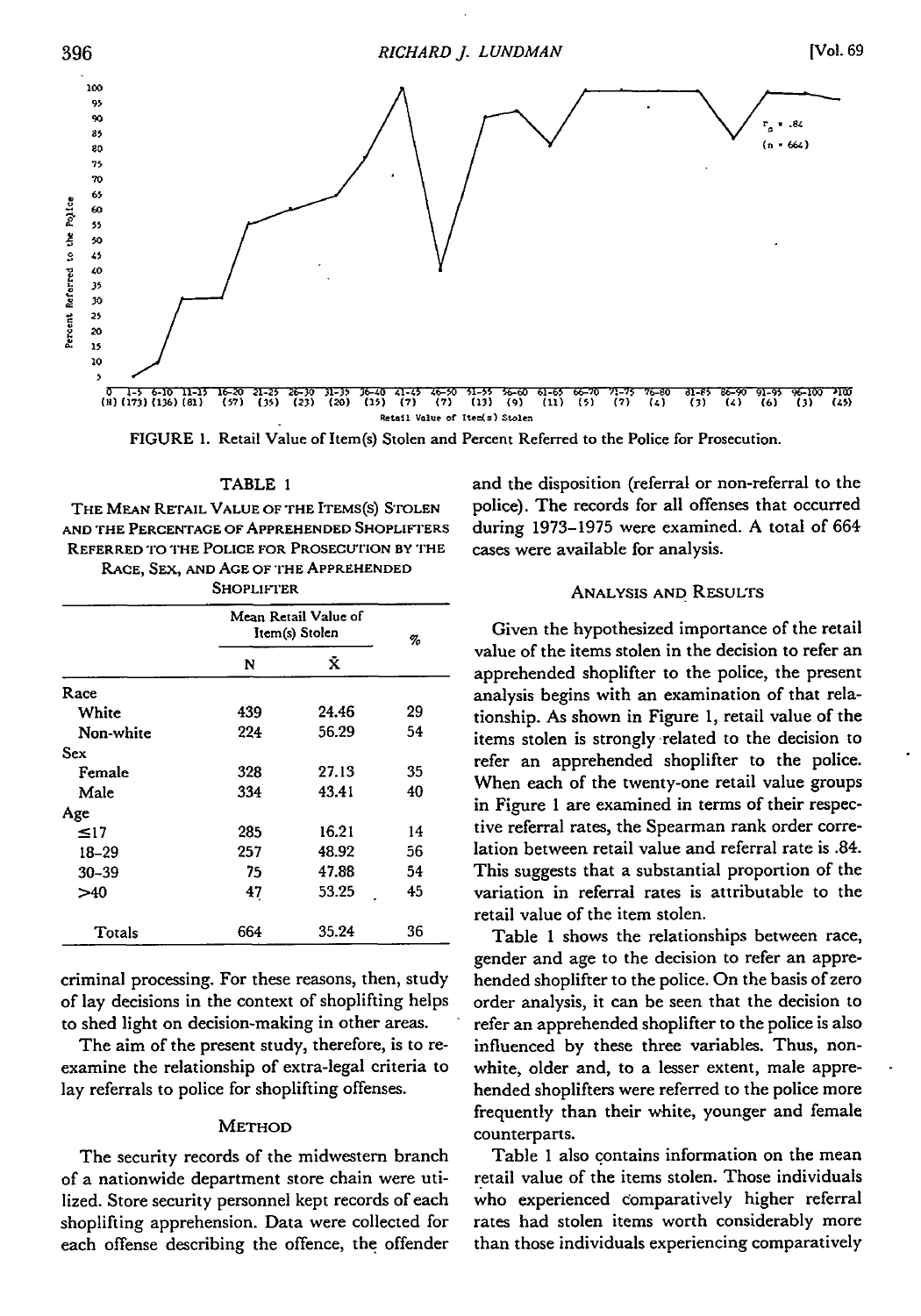397

**RErAIL** VALUE OF **THE** IrEMS) **STOLEN,** RACE, **SEX,** AND AGE **OF THE** APPREHENDED **SHOPLII'ER,** BY PERCENT (AND **PERCENT-AGE** DIFFERENCE) REFERRED TO **THE** POLICE FOR **PROSECU'IONa**

| Retail<br>Value | Race  |     |               |     |              | <b>Sex</b> |      |      |     | Age          |     |     |     |     | Totals       |     |     |
|-----------------|-------|-----|---------------|-----|--------------|------------|------|------|-----|--------------|-----|-----|-----|-----|--------------|-----|-----|
|                 | White |     | Non-<br>White |     | %<br>Dif-    | Female     |      | Male |     | %<br>Dif-    | 17  |     |     | 18  | 9<br>Dif-    | N   | %   |
|                 | N     | %   | N             | Z,  | fer-<br>ence | N          | $\%$ | N    | %   | fer-<br>ence | N   | %   | N   | q.  | fer-<br>ence |     |     |
| $1 - 5$         | 126   | 6   | 46            | 9   | 3            | 87         | 7    | 85   | 8   |              | 106 | 3   | 67  | 15  | 12           | 173 | 8   |
| $6 - 10$        | 112   | 9   | 24            | 27  | 16           | 65         | 11   | 71   | 13  | 2            | 79  | 6   | 57  | 19  | 13           | 136 | 12  |
| $11 - 15$       | 55    | 27  | 26            | 43  | 16           | 40         | 28   | 41   | 34  | 6            | 34  | 2   | 47  | 38  | 17           | 81  | 31  |
| 16-20           | 35    | 28  | 22            | 36  | 8            | 32         | 34   | 25   | 28  | 6            | 21  | 24  | 36  | 36  | 12           | 57  | 32  |
| $21 - 30$       | 39    | 49  | 19            | 74  | 25           | 35         | 54   | 23   | 61  | 7            | 19  | 32  | 39  | 69  | 37           | 58  | 57  |
| $31 - 40$       | 17    | 64  | 18            | 78  | 14           | 16         | 78   | 19   | 87  | 9            | 7   | 29  | 28  | 82  | 53           | 35  | 71  |
| $41 - 50$       | 7     | 57  | 7             | 86  | 29           | 6          | 86   | 8    | 83  | 3            | 3   | 33  | 11  | 82  | 49           | 14  | 71  |
| $51 - 60$       | 7     | 86  | 15            | 87  | 1            | 12         | 87   | 10   | 100 | 13           | 4   | 50  | 18  | 94  | 44           | 22  | 86  |
| $61 - 70$       | 11    | 100 | 5             | 60  | 40           | 8          | 60   | 8    | 75  | 15           | 3   | 33  | 13  | 100 | 67           | 16  | 87  |
| 71-80           | 5     | 100 | 6             | 100 | 0            | 6          | 100  | 5    | 100 | 0            |     | 100 | 10  | 100 | 0            | 11  | 100 |
| $81 - 90$       | 6     | 83  | 1             | 100 | 17           | 3          | 100  | 4    | 100 | 0            | 4   | 75  | 3   | 100 | 25           | 7   | 86  |
| $91 - 100$      | 3     | 100 | 6             | 100 | $\bf{0}$     | 7          | 100  | 2    | 100 | 0            |     | 100 | 8   | 100 | 0            | 9   | 100 |
| 100             | 16    | 100 | 29            | 97  | 3            | 12         | 97   | 33   | 100 | 3            | 3   | 67  | 42  | 100 | 33           | 45  | 98  |
| Totals          | 439   | 29  | 224           | 54  | 25           | 328        | 35   | 334  | 40  | 5            | 285 | 14  | 379 | 49  | 35           | 664 | 36  |

**<sup>a</sup>** Store records were incomplete as to race  $(n = 1)$  and gender  $(n = 2)$ .

lower referral rates. For example, non-white apprehended shoplifters experienced a police referral rate **of** 54% and had stolen items worth an average of **\$56.00,** while white apprehended shoplifters experienced a police referral rate of **29%** and had stolen items worth an average of only \$24.00.

The combined data in Table **1** suggest a possible explanation for the differences in referrals to the police. Specifically, the data suggest that nonwhite, older, male apprehended shoplifters were referred to the police more frequently because, in general, they had stolen more expensive merchandise. Stated alternatively, it is possible that the differences in rates of referral to the police would be eliminated if the effects of retail value are controlled.

Table 2 considers the relationship between race, gender and age, respectively, to police referral where the effects of retail value are controlled.<sup>8</sup> Race continues to play a consistent, albeit diminished, role in referral when the effects of retail value are controlled. Thus, in seven of the thirteen comparisons in Table 2, the rate of referral to the

**The** cutting points utilized in Table 2 are **different** from those employed in Figure **1.** In Figure **1, \$5.00** intervals were utilized. In Table 2, once above \$20.00 in retail value, **\$10.00** intervals were utilized. This was done to increase the number of cases within each category thereby maximizing the number of **meaningful compar**isons.

police for non-whites exceeded that of whites by ten or more percentage points. In comparison, there was only one instance where the white rate of referral to the police exceeded that of non-whites **by** ten or more percentage points. Moreover, calculation of a simple sign test<sup>9</sup> under a hypothesis that non-whites are referred to the police more frequently than whites shows a **Z** value of 1.84 **(p**  $\leq$  .05) for the eleven untied matched pairs in Figure 2. Therefore, with the effects of retail value controlled, race continues to play an important role in the referral decision.

Table 2 also shows the relationship between gender and referral to the police, controlling for retail value of the items stolen. The weak relationship which appeared in Table **1** is essentially eliminated and, in several instances, it is the reverse of what one would predict under a hypothesis that males are referred to the police more frequently than females. Thus, in only one of the thirteen comparisons in Table 2 did the male rate of referral to the police exceed that of the females **by** ten or more percentage points. In comparison, there were four instances where the female rate of referral to the police exceeded that of males **by** ten or more percentage points. Finally, calculation of a sign test for the eleven untied matched pairs in Table 2

<sup>&</sup>lt;sup>9</sup>W. Hays, Statistics for Psychologists 625 **(1963).**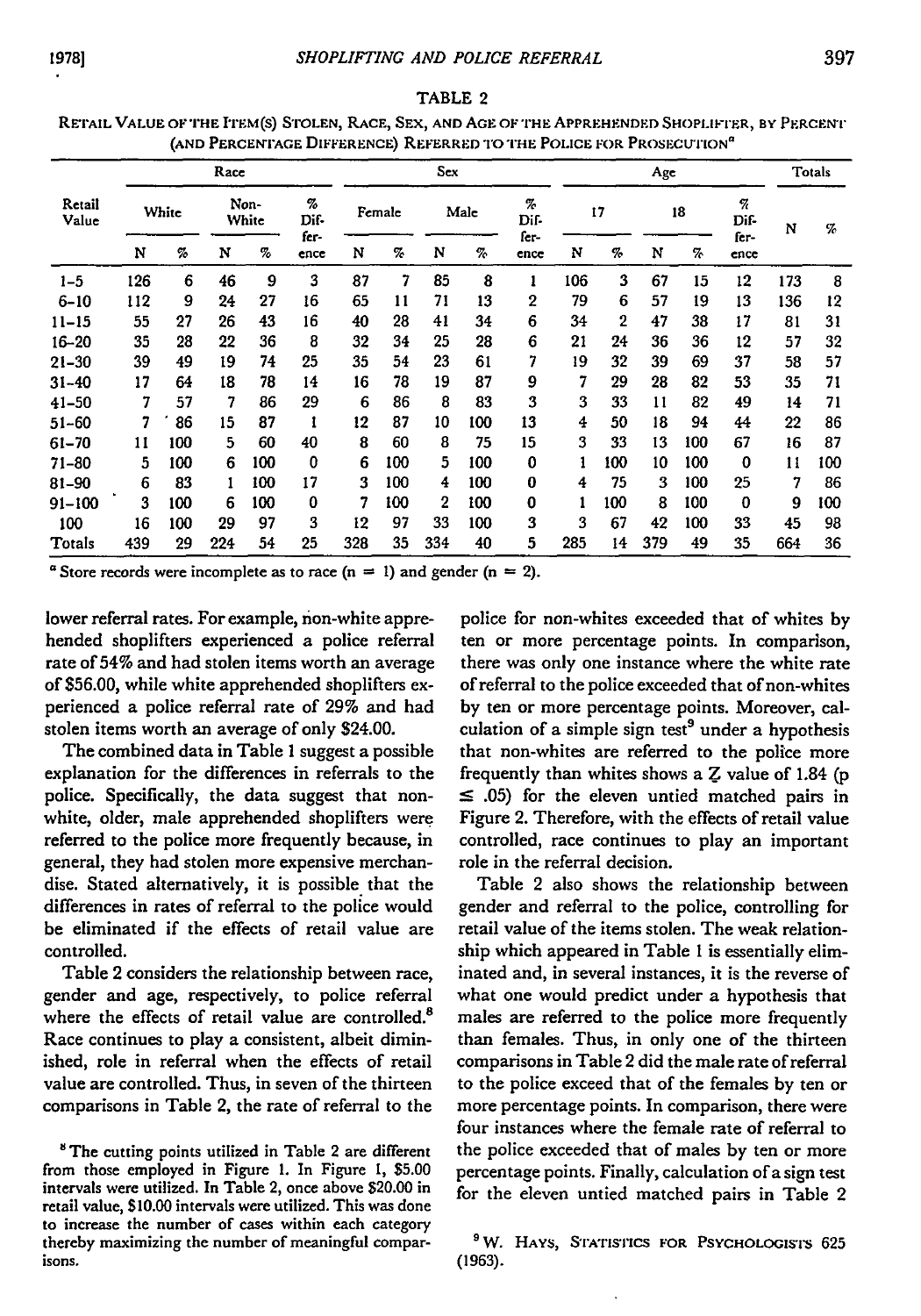yields a Z value of  $-.64$  (p  $> .30$ ), thereby supporting the null hypothesis that gender is unrelated to the decision to refer an apprehended shoplifter to the police. With the effects of retail value controlled, the gender of the shoplifter is found to play an inconsistent role in the referral decision.

Finally, Table 2 shows the relationship between age and referral. Where the retail value is controlled, age plays a consistent and important role in the referral decision. In all eleven instances where there were a sufficient number of cases to permit meaningful comparison, the rate of referral to the police for apprehended shoplifters eighteen years of age and above was ten or more percentage points higher than the referral rate for those seventeen years old or less. In none of the comparisons were younger apprehended shoplifters referred more frequently than older apprehended shoplifters. In addition, calculation of a sign test for the eleven untied pairs in Table 2 yields a Z value of 3.07 ( $p \le 0.01$ ), thereby permitting rejection of a null hypothesis that age plays no role in the referral decision.

In sum, the data considered thus far suggest that the retail value of the item stolen, the age and the race of the shoplifter, all relate to the decision to refer to the police. The sex of the offender, however, appears to be unrelated to the referral decision.

As with the previous research, additional information descriptive of the offense and offender was collected. The method used to take the item and a description of the item were recorded, as were the shoplifter's occupation, marital status and number of dependents.

In order to examine the relationship of all of these variables to the decision to refer an apprehended shoplifter to the police, predictive attribute analysis (PAA) was utilized.'0 **PAA** is conceptually similar to step-wise multiple regression as the independent variable showing the strongest relationship to the criterion variable is used to split the sample into two parts. Within each group, the remaining independent variables are examined to discover which one shows the strongest association with the criterion variable. This process is continued until a cell size is fifty or less, five splits have been made in a particular branch, or two successive splits fail to show at least a ten percent difference across subgroups on the criterion variable.

The results of the PAA analysis are presented in

**"S** For a discussion of **PAA,** see Hindelang, *supra* note 7, at 586-88.

Figure 2. As would be expected, the attribute which most strongly relates to referral is the retail value of the items stolen. Thus, 9% of those stealing small value items were referred to the police as opposed to 60% of those stealing large value items.<sup>11</sup> Within both of these subgroups, age emerges as the variable next most strongly related to the referral decision. Of those who stole small value items and were seventeen years of age or less, only 4% were referred to the police; whereas, of those eighteen years of age or older, 17% were referred to the police. Similarly, of those who stole large value items and were seventeen years old or less, 31% were referred to the police as compared to 72% of those who stole large value items and were eighteen years of age or older. The race of the apprehended shoplifter, with one exception, emerges as the attribute third most closely related to the referral decision. For example, of those who stole large value items and were seventeen years of age or less, 21% of the whites were referred to the police as compared to 44% of their non-white counterparts. The single exception is among those who stole large value items and who were eighteen years of age or older where the items stolen (clothes, non-clothes) emerges as the attribute most closely related to the referral decision after retail value. In the next splits from the subgroups, however, the race factor again emerges, thus suggesting the continued importance of this variable in the referral decision. In the remaining splits among the large-value subgroups, the technique utilized by the apprehended shoplifter (under clothes, not under clothes) emerges as the attribute most closely related to the referral decision.

In sum, the PAA results provide several impor-

**"** In order to utilize the PAA method, it was necessary to dichotomize the retail value variable. As Figure **1** suggests, however, this was extremely difficult because of the distribution of the variable. Thus, the mean value of the items stolen was \$35.24 and the median \$11.54. Visual inspection of the data, however, revealed that a "natural" cutting occurred at the \$10.00 point. Thus, slightly less than 10 percent of those who stole items worth \$6.00-\$10.00 were referred to the police as com-<br>pared to nearly 30 percent of those who stole items worth \$11.00-\$15.00. Although somewhat less than satisfactory, the \$10.00 value did result in groups of nearly equal size. As a consequence, the "small value" group refers to individuals who had stolen items worth \$10.00 or less. The "large value" group consists of those individuals who had stolen items worth more than \$10.00. Since the essential result of the PAA analysis is to confirm earlier observations rather than to suggest new findings, it does not appear that the lack of a completely effective control for retail value is a serious problem.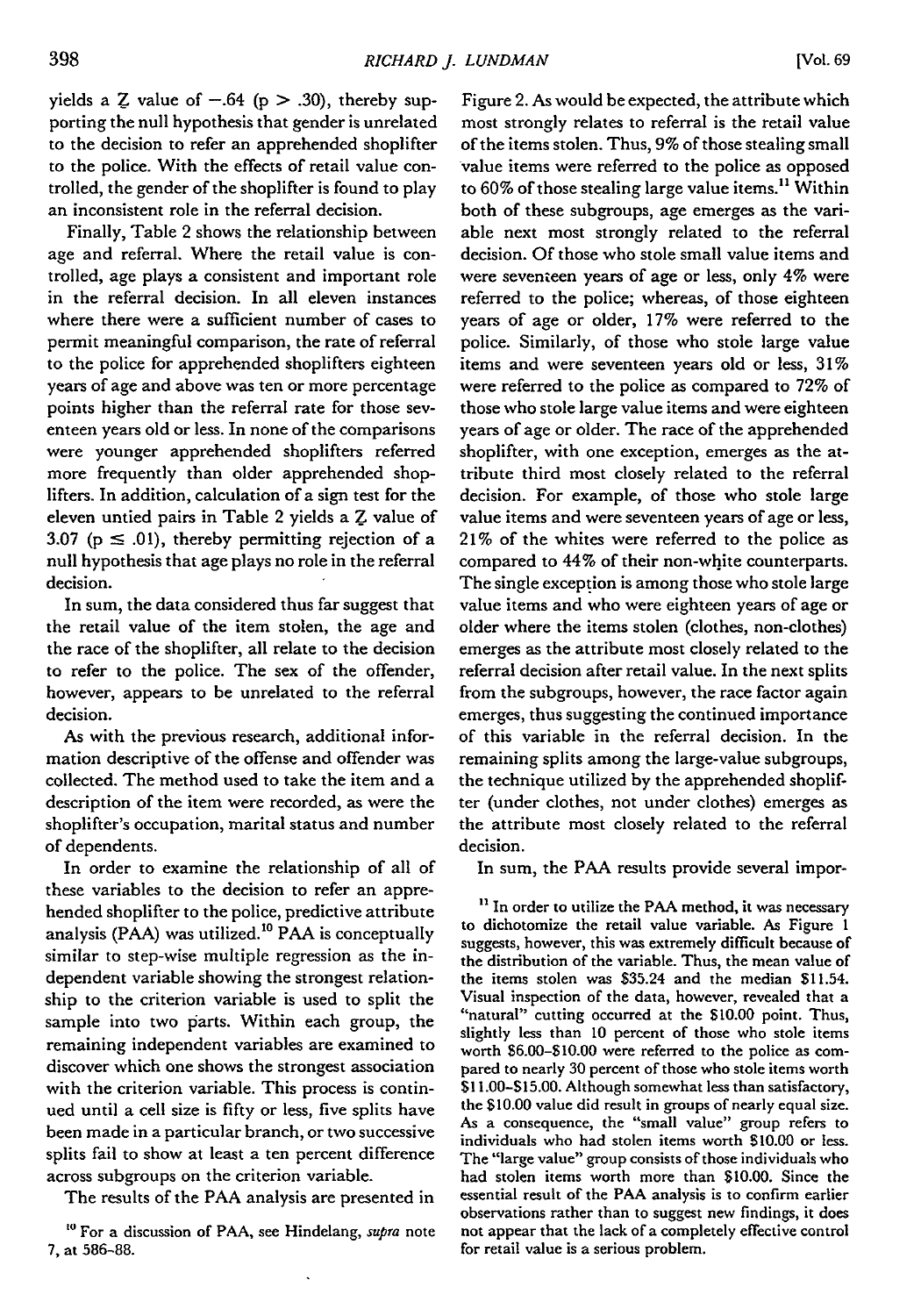assigned to the terminal groups and appear in the bottom righthand corner of the box representing those groups.)



tant insights. First, they confirm that the retail value of the items stolen, and the age and race of the violators all influence the referral decision. Second, they suggest that of these three variables, retail value is the factor most clearly and consistently related to the referral decision. Age is the next most closely related factor and race is found to be the third strongest factor influencing the decision to refer an apprehended shoplifter to the police. Of interest also is the continued absence of any evidence that the gender of the apprehended shoplifter relates to the referral decision.

## **DISCUSSION**

The major findings of the present study: that is, that retail value, age, and race all relate to the referral decision, and that gender does not, will first be compared to findings previously reported **• by** Cameron, Hindelang, dnd Steffensmeier and Terry. Then, several of the reasons for the similarities and differences between the various projectswill be examined. Finally, the implications of these findings for the study of lay decision-making will be considered.

Looking first at the Cameron study, it can be noted that offender characteristics, specifically race **- .r** and sex, were critically important in the referral **<sup>0</sup>**<sup>t</sup> decision. In the present study, the offender characteristics of age and race were found to be important; however, the influence of gender was negligible.

As compared to the Hindelang project, the present study provides support for Hindelang's conclusion that the retail value of the item stolen is the **. <sup>a</sup>**most important factor in the referral decision. Also *,* **'** similar to Hindelang, the gender of the offender was found to be unrelated. Unlike the Hindelang research, however, when the effects of retail value were controlled here, ,age and race continued to play an important role in referral decisions.

Finally, in relation to the Steffensmeier and Terry results, the present study provides support for their conclusion that gender is unrelated to the decision to refer an apprehended shoplifter to authorities. The present study also confirms that ex**c** tra-legal characteristics (appearance in the earlier project, and age and race in the present) influence the discretionary decisions made **by** lay people aware of shoplifting incidents.

The reasons for the similarities and differences in the results of the present and previous projects are several. First, the type of decision-maker being examined appears to be an important source of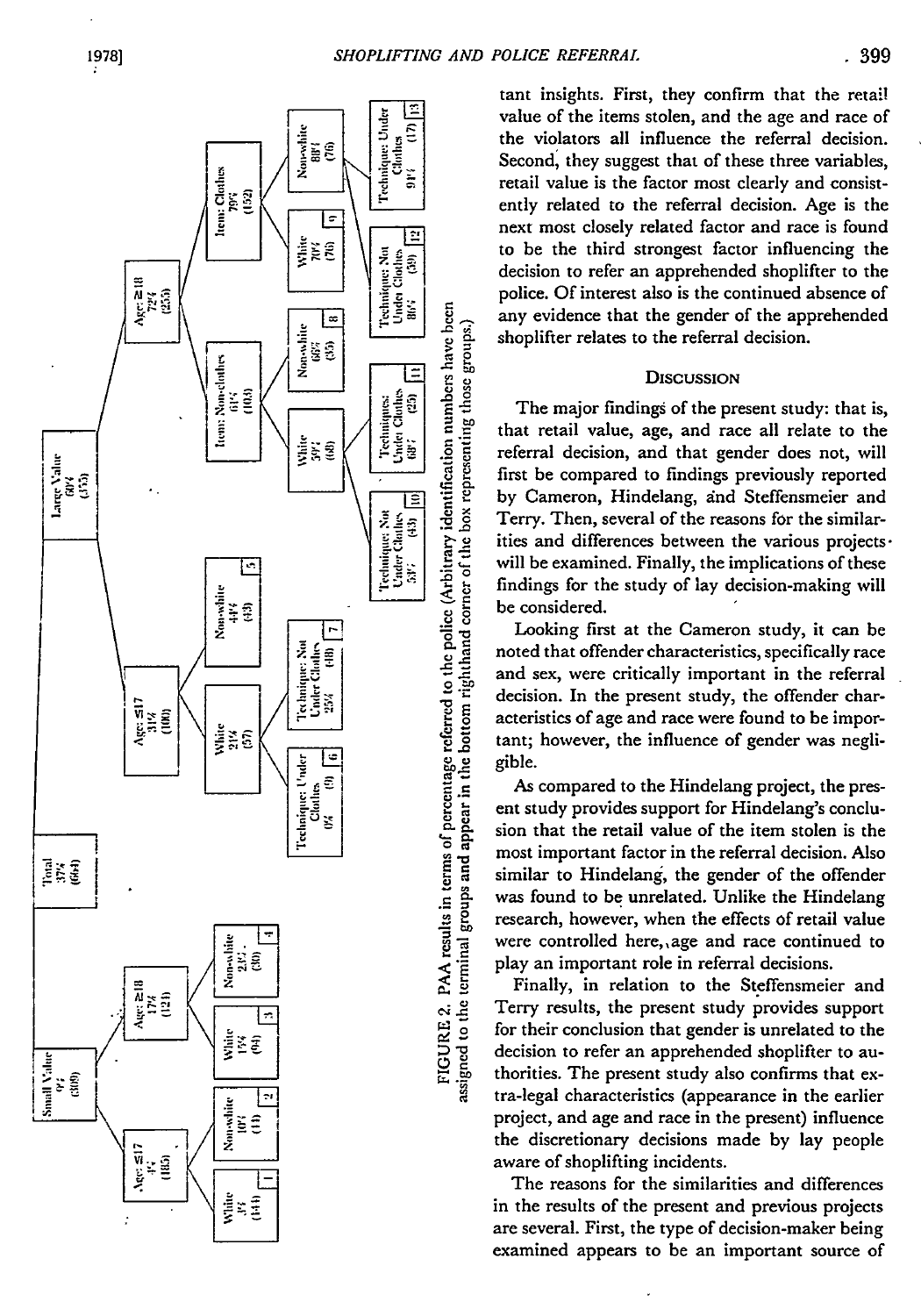variation. In the Cameron effort and the present research, large department stores with security personnel as referral decision-makers were studied. Hindelang, by contrast, studied small drug and grocery stores with store clerks, stockpersons, and managers as referral decision-makers. Steffensmeier and Terry studied grocery stores and a discount department store with shoppers as decision-makers. While it is true that the store security personnel studied here and by Cameron, and the store clerks and stockpersons examined by Hindelang are not members of the criminal justice system, it is also true that store security personnel represent a distinct type of lay person: the *private* police officer. As it turns out, the actions of these private police officers more closely resemble the actions of public police officers than those of unorganized lay persons responding as individuals to instances of criminal victimization. Consequently, it appears that policing, both public and private, encourages reliance upon stereotypical images of the kinds of persons deserving of formal actions. It would appear, then, that the greater the distance between lay decision-makers and the occupation of policing, the less the apparent reliance upon offender characteristics.<sup>12</sup>

Second, it is possible that Cameron's failure to examine the importance of the retail value of the item stolen or to introduce retail value as a control during analysis of the relations between race, gender and police referral, also accounts for certain of the differences between the results of the four studies. It is possible that retail value would have been found to be most important had Cameron undertaken that analysis. Moreover, had retail value been introduced as a control it is possible that the race and gender differences reported **by** Cameron would have been eliminated or reduced, with results more closely approximating the findings reported here and **by** Hindelang. Although this is clearly speculative, it is nonetheless necessary to recognize that the differences between the results may be traceable to Cameron's failure to examine the relations between retail value and police referral.

Third, the absence of any evidence of a relationship between gender and referral in this study and those of Hindelang and Steffensmeier and Terry, suggests a profound change in the importance of this factor since the time of the Cameron research.<sup>13</sup>

<sup>13</sup> This point is made under an assumption that, had Cameron controlled for the effects of retail value, sex

In that time, of course, the women's movement $<sup>14</sup>$ </sup> has developed and strengthened. Although beyond the limits of the present study, it does appear that, as compared to other factors, gender plays a lesser role in the decisions made by lay persons to refer an apprehended shoplifter to authorities.'<sup>5</sup>

Fourth, and in contrast to the lessened importance of gender, the present research suggests the continued importance of race in referral. Separated by nearly two decades, the present research and that of Cameron suggest that store security personnel continue to discriminate against minority shoplifters. As compared to the women's movement, then, the Black movement may be somewhat less effective in reducing or eliminating differential treatment.

Finally, it is important not to lose sight of the fact that in the present research and that reported by Hindelang, the retail value of the item stolen was the most important determinant of whether or not an apprehended shoplifter was referred to the police. Although offender characteristics are important, the seriousness of the alleged offense is clearly the most critical determinant of whether or not an apprehended shoplifter is referred to the police. Whatever the exact magnitude of the contributions of offender characteristics to the decision to refer, they occur within limits imposed by the seriousness of the offense. Although variation in referral rates attributable to status characteristics exists when retail value of the item stolen is controlled, it is clear that the greater differences occur between those who steal small and large value items. Consequently, it appears that among lay persons, exercise of referral discretion is constrained by the seriousness of the alleged offense.

These similarities and differences also contain several implications for the general study of lay

**5** This is *not* intended to suggest that reduction or elimination of whatever leniency may have been shown women in the past was among the goals of the women's movement. In fact, it appears that women may have been treated more harshly than men in the past, especially for actions which are contradictory to traditional sexual sterotypes. It *is* suggested, however, that comparison of the results of the present study with those reported by Cameron indicates that when the offense is shoplifting and the decision-maker is a member of a store security staff, gender no longer appears to relate to the type of decision reached. It is also suggested that this change is potentially traceable to the renewal of an effective

*<sup>1&</sup>quot; See* Lundman, *supra* note 3.

would have been found to play an independent role in referral. **"4** Huber, *Toward* a Sociotechnological Theo*O,* of the Women's

Movement, 23 **SOCIAL** PROBLEMS **371** (1976).